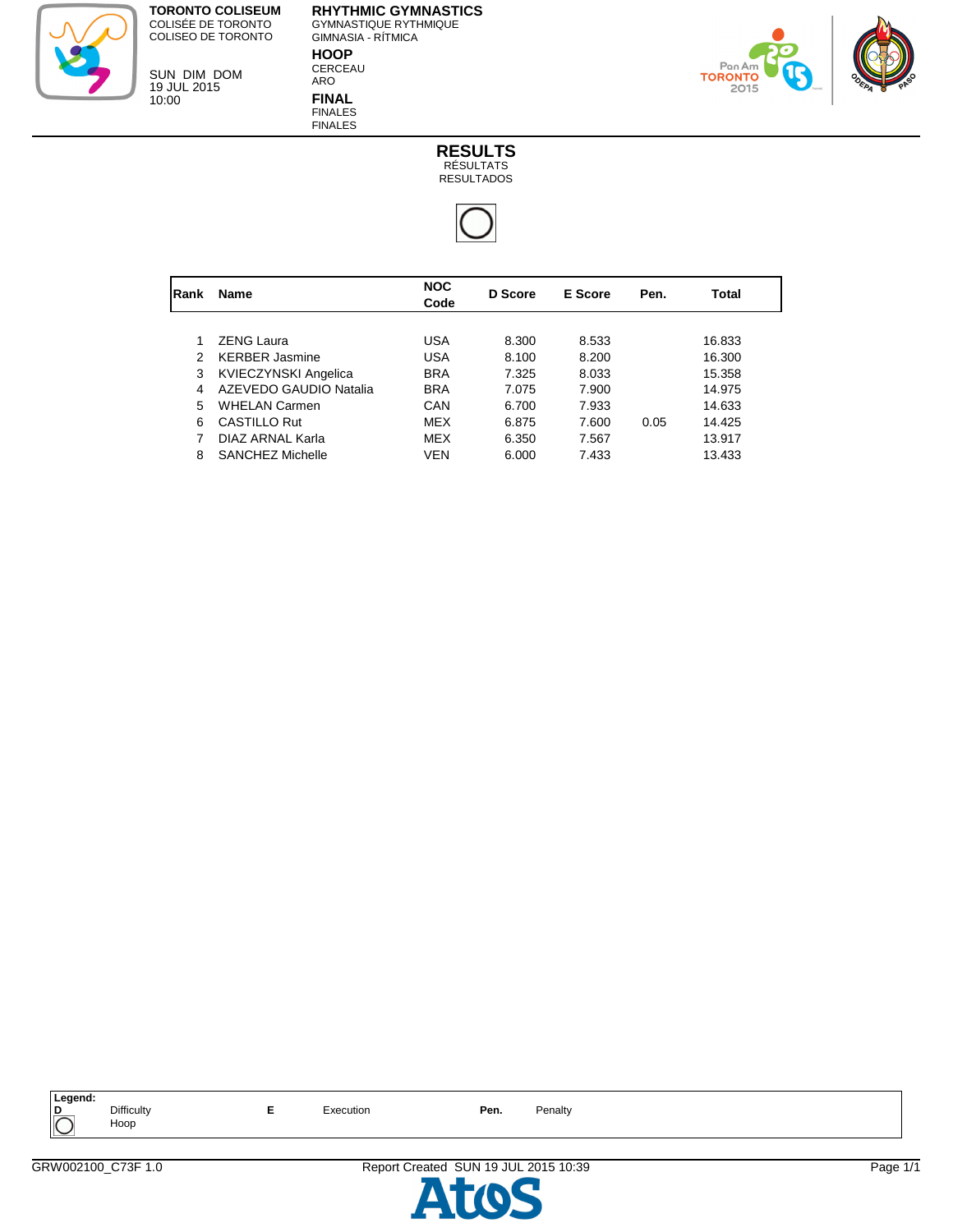> SUN DIM DOM 19 JUL 2015 10:45

**RHYTHMIC GYMNASTICS** GYMNASTIQUE RYTHMIQUE GIMNASIA - RÍTMICA **BALL** BALLE



PELOTA **FINAL** FINALES FINALES





| Rank | <b>Name</b>                 | <b>NOC</b><br>Code | D Score | E Score | Pen. | Total  |  |
|------|-----------------------------|--------------------|---------|---------|------|--------|--|
|      |                             |                    |         |         |      |        |  |
|      | <b>ZENG Laura</b>           | <b>USA</b>         | 8.350   | 8.533   |      | 16.883 |  |
| 2    | <b>KERBER Jasmine</b>       | <b>USA</b>         | 7.950   | 8.200   | 0.05 | 16.100 |  |
| 3    | DIAZ ARNAL Karla            | MEX                | 7.200   | 8.067   |      | 15.267 |  |
| 4    | <b>WHELAN Carmen</b>        | CAN                | 6.850   | 7.967   |      | 14.817 |  |
| 5    | <b>CASTILLO Rut</b>         | <b>MEX</b>         | 7.075   | 7.733   |      | 14.808 |  |
| 6    | <b>KVIECZYNSKI Angelica</b> | <b>BRA</b>         | 6.700   | 7.933   |      | 14.633 |  |
|      | <b>BEZZOUBENKO Patricia</b> | CAN                | 6.950   | 7.333   |      | 14.283 |  |
| 8    | <b>SANCHEZ Michelle</b>     | <b>VEN</b>         | 5.775   | 7.533   |      | 13.308 |  |
|      |                             |                    |         |         |      |        |  |



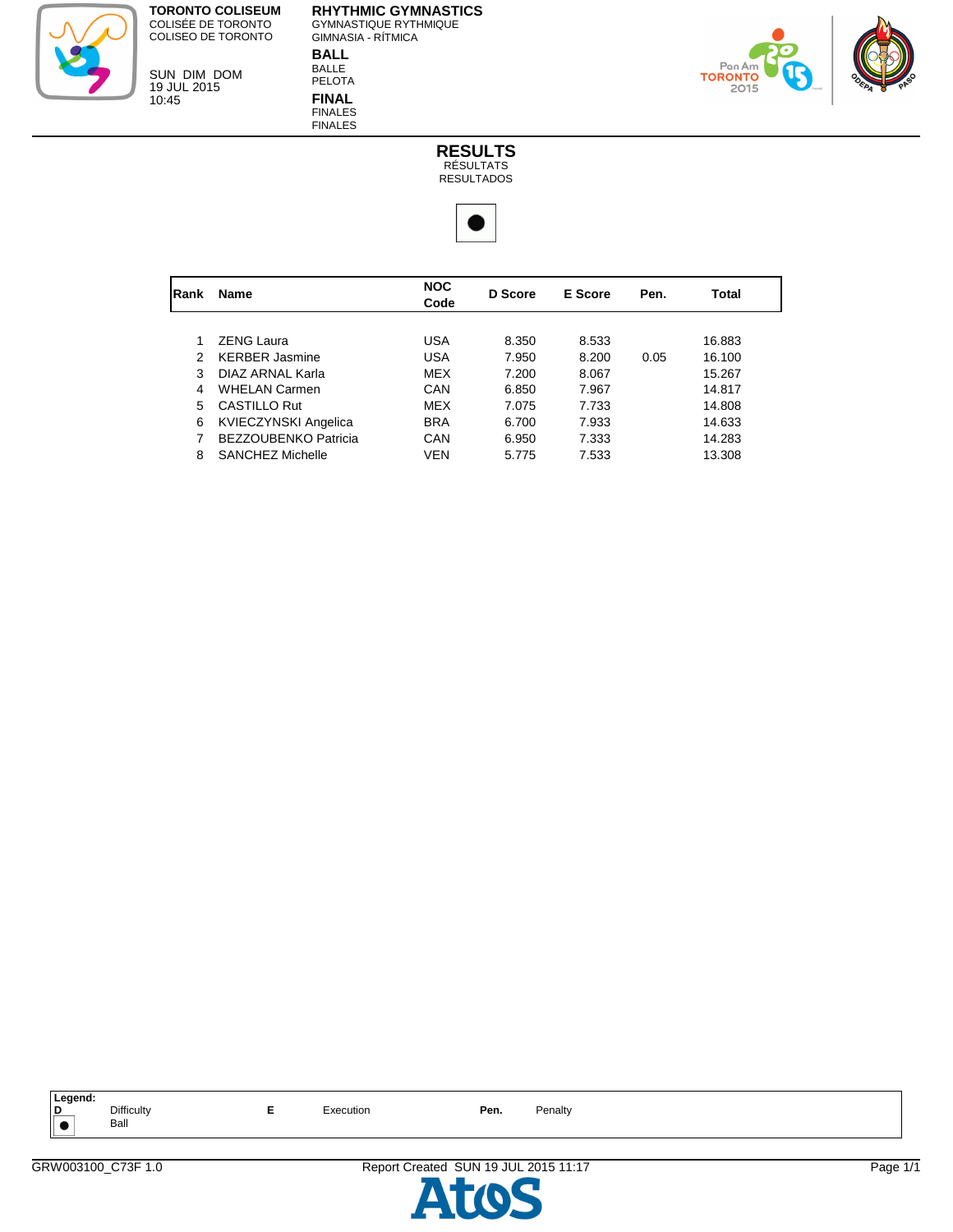MON LUN LUN 20 JUL 2015

10:00

**RHYTHMIC GYMNASTICS** GYMNASTIQUE RYTHMIQUE GIMNASIA - RÍTMICA **CLUBS** MASSUES



**FINAL** FINALES FINALES

MAZAS





| <b>IRank</b> | <b>Name</b>                 | <b>NOC</b><br>Code | D Score | E Score | Pen. | Total  |
|--------------|-----------------------------|--------------------|---------|---------|------|--------|
|              |                             |                    |         |         |      |        |
|              | <b>ZENG Laura</b>           | USA                | 7.800   | 8.367   |      | 16.167 |
| 2            | <b>BEZZOUBENKO Patricia</b> | CAN                | 7.700   | 8.233   |      | 15.933 |
| 3            | <b>KERBER Jasmine</b>       | USA                | 7.800   | 8.033   |      | 15.833 |
| 4            | <b>CASTILLO Rut</b>         | MEX                | 7.450   | 7.867   |      | 15.317 |
| 5            | <b>KVIECZYNSKI Angelica</b> | <b>BRA</b>         | 7.200   | 8.067   |      | 15.267 |
| 6            | DIAZ ARNAL Karla            | MEX                | 6.800   | 7.667   |      | 14.467 |
|              | <b>WHELAN Carmen</b>        | CAN                | 6.175   | 7.867   |      | 14.042 |
| 8            | AZEVEDO GAUDIO Natalia      | <b>BRA</b>         | 5.900   | 7.733   |      | 13.633 |
|              |                             |                    |         |         |      |        |